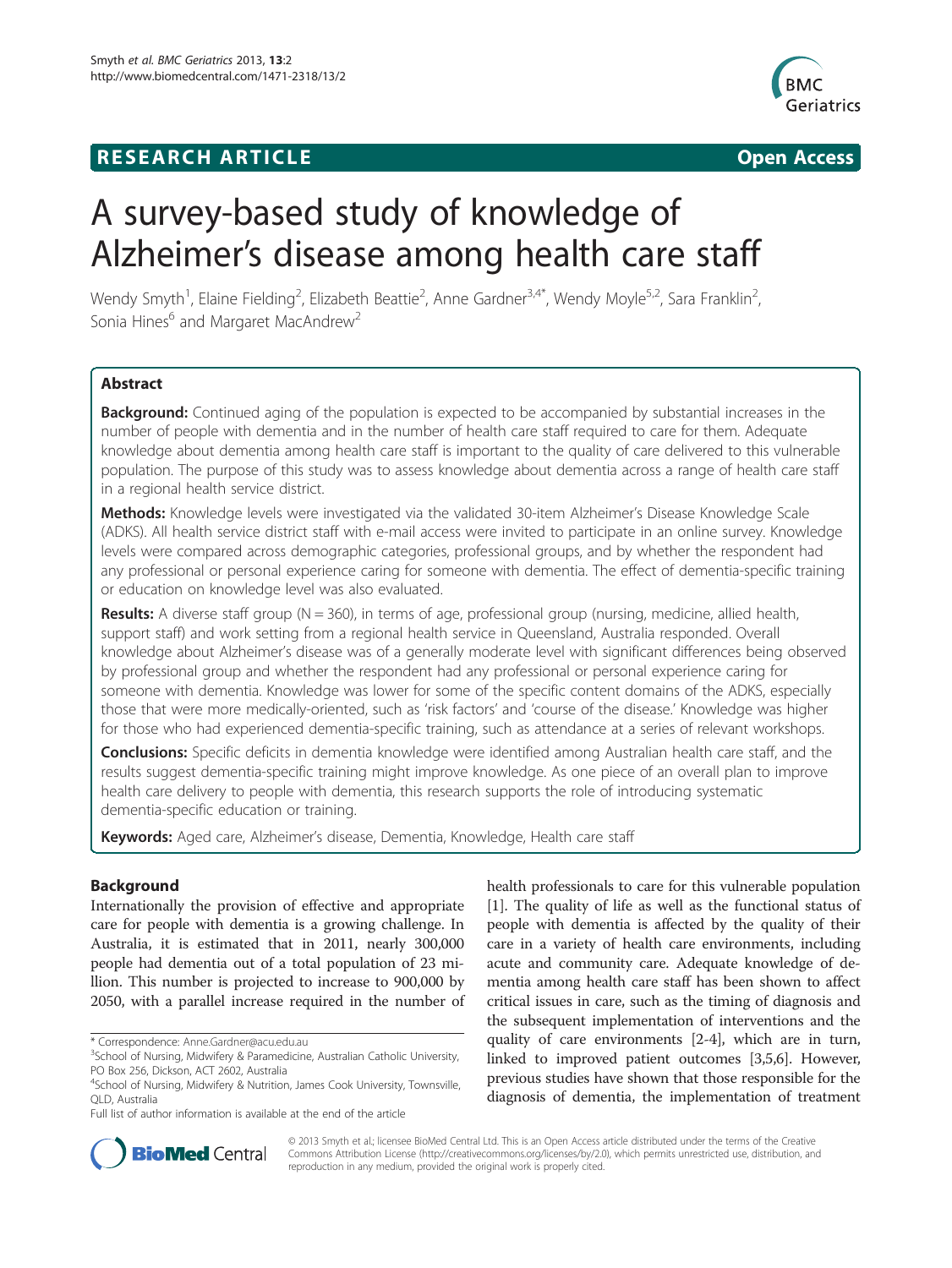plans, and the daily care of people with dementia have deficits in dementia knowledge.

Both positive and negative outcomes of the level of dementia knowledge on the part of health professionals, family caregivers and the people with dementia themselves have been highlighted in previous research. When these groups possess a good level of knowledge about dementia, it has been found that: diagnosis will occur at an earlier stage as the person with dementia will seek medical advice earlier; family members may raise an alert earlier and health professionals will recognise the symptoms of early dementia [[3,6-8](#page-7-0)]; the person with dementia is given more opportunity and choices regarding disease management plans [\[4,7,9,10](#page-7-0)]; and the incidence of stigma associated with a diagnosis of dementia may be reduced [\[7](#page-7-0)]. On the other hand, poor knowledge about dementia has been found to result in the underutilisation of support and treatment services [[11](#page-7-0)] and in delayed diagnosis which prolongs the initiation of treatment plans and results in poorer outcomes for people with dementia and their caregivers such as inadequate care of the disease, misinterpretation of behaviours and increased caregiver stress due to failure to seek appropriate support [\[7,11\]](#page-7-0). Primary care physicians (general practitioners or GPs in Australia) receive minimal specific training in geriatrics during their undergraduate studies, and both GPs and nurses have self-reported that they have a knowledge deficit about dementia [[2,3,6\]](#page-7-0). Similarly, certified nursing assistants are exposed to the least amount of formal knowledge regarding dementia during their training, yet are responsible for the provision of up to 90% of the basic care for people with dementia [\[12](#page-7-0)]. Assessing and addressing this knowledge deficit may be one of the keys to improving dementia care and health outcomes in the future.

In the early stages of dementia, many people first present with symptoms to a GP or to a health care worker in an acute hospital when seeking treatment for a seemingly unrelated condition [\[2\]](#page-7-0). However, these doctors and nurses, when not gerontological specialists, have been shown to be generally lacking in dementia knowledge [\[7\]](#page-7-0). In the acute care setting, with  $15 - 50\%$ of patients having a degree of cognitive impairment [\[13](#page-7-0)], knowledge of dementia among those involved in their care, including medical practitioners, allied health staff, social workers, clerical staff and nurses, is essential. Even cleaning, maintenance and security staff in acute care environments come into contact with people with cognitive impairments and might benefit from greater general knowledge about dementia. For example, acute care nurses without a good understanding of dementia have admitted to: having great difficulty interpreting behaviours of dementia; prioritising care to those without dementia as it would take too long to deal with the

person with dementia who is unable to communicate; and to experiencing fear of caring for patients with dementia because they believe they are at risk of harm [[14\]](#page-7-0). Other research has demonstrated that quality care of the person with dementia is feasible in the acute care setting, when attention to the special needs of patients with dementia is given [\[15\]](#page-7-0).

Two recent studies conducted in Australia corroborate these points about the relationship between knowledge of dementia and quality of care in the acute care environment [[13](#page-7-0),[16](#page-7-0)]. Partly because of lack of knowledge about dementia and the possible sources of patient confusion, acute care of cognitively impaired people was found to be inconsistent and to have emphasised safety at the expense of wellbeing and dignity [\[16\]](#page-7-0). Care staff displayed generally negative attitudes towards people with dementia [\[16](#page-7-0)] and nurses expressed reluctance to care for patients with dementia because they found it unrewarding [[13\]](#page-7-0). Both of these sets of authors concluded that staff education and training was critical to improving the quality of care received by a person with dementia while in acute care [\[13,16](#page-7-0)]. The first step toward improving dementia knowledge of all types of health care staff is to assess their current level of dementia knowledge using a reliable tool that will identify knowledge gaps.

There are a number of dementia knowledge assessment tools that have been developed over the past decades. A recent review [[7\]](#page-7-0) of such tools concluded that while the Alzheimer's Disease Knowledge Test (ADKT) [[17\]](#page-7-0) was the oldest and most widely used, a more recent tool, the Alzheimer's Disease Knowledge Scale (ADKS) [[18\]](#page-7-0), was promising and showed good psychometric properties. Originally only used by its developers [\[19](#page-7-0)], two recently published articles have confirmed the utility of the ADKS in this context [[20,21\]](#page-7-0). Assessing the level of dementia knowledge among health professionals is important to: assess the level of knowledge prior to the implementation of dementia knowledge programs as a baseline; identify the gaps in knowledge to be included in a program; and then to assess the effectiveness of a dementia knowledge education program [\[2,6,7,12,22](#page-7-0)]. This study aims to ascertain staff knowledge about dementia across a regional health service region in Queensland, Australia using the ADKS.

Two primary research questions guided this study. These were:

- 1. What knowledge of dementia do health care staff (nursing, medical, allied health, and support) in a large regional health district have?
- 2. Controlling for demographic characteristics, how are dementia-specific education or training and experience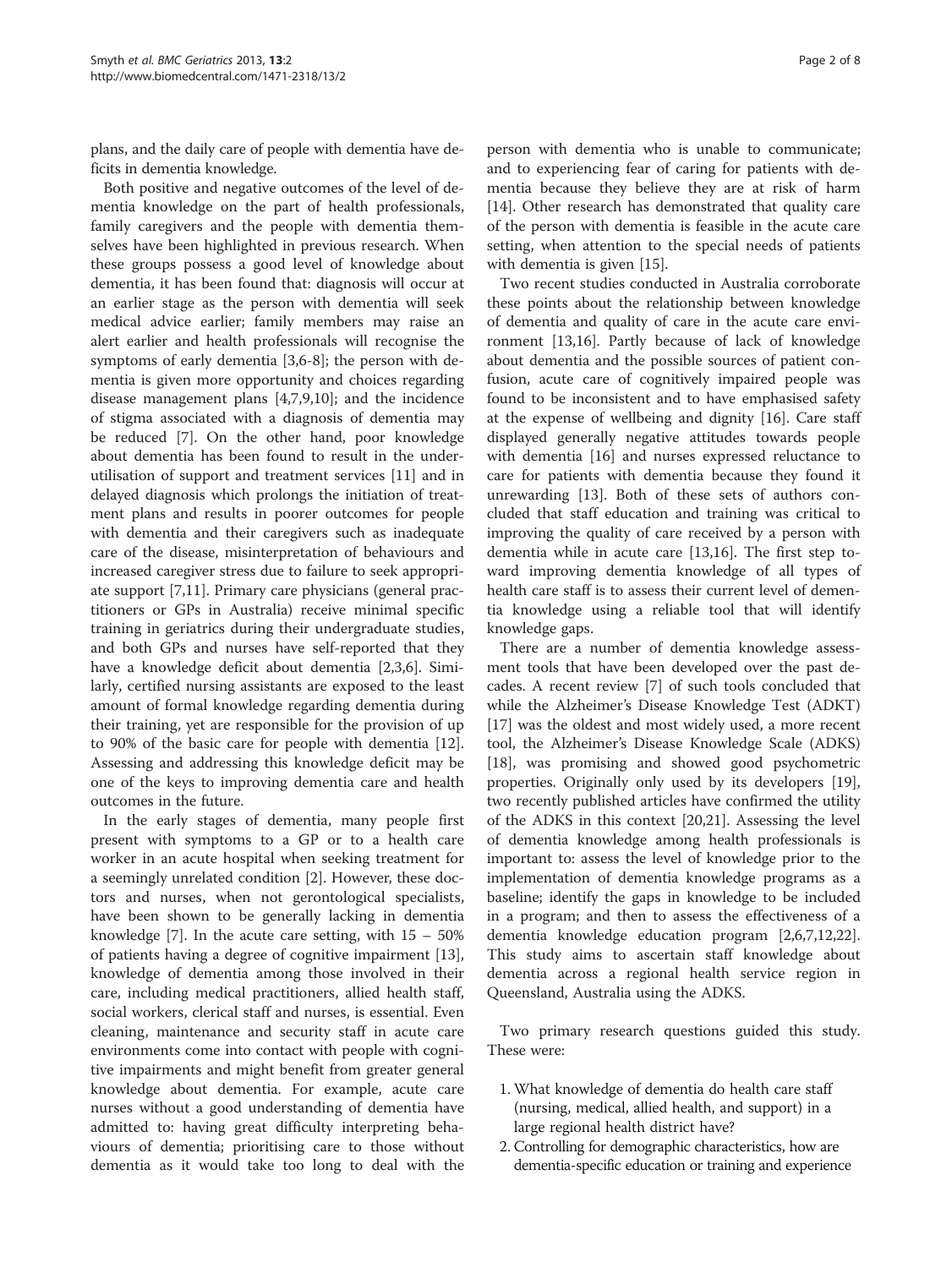caring for someone with dementia related to knowledge about dementia?

# Methods

A cross-sectional survey design was used. Human research ethics approval was obtained for the project as a low risk study from the health service region and one participating university.

# Measures

The recently developed Alzheimer's Disease Knowledge Scale (ADKS) [\[18\]](#page-7-0) was selected to gauge knowledge, because of its ease of use, demonstrated reliability and validity, and applicability for different groups of participants (general public, caregivers, and health professionals). The ADKS is an updated version of the Alzheimer's Disease Knowledge Test [[17](#page-7-0)] and consists of 30 true/false items with the resulting score being the number answered correctly [[18](#page-7-0)]. Reliability of the ADKS measured by test-retest correlation = .81; internal consistency, as measured by the average inter-item correlation of α = .71 and content/predictive validity is adequate. The ADKS is conceptually split into the following seven content domains: life impact (items 1, 11 and 28), risk factors (items 2, 13, 18, 25, 26 and 27), symptoms (items 19, 22, 23 and 30), treatment and management (items 9, 12, 24 and 29), assessment and diagnosis (items 4, 10, 20 and 21), care giving (items 5, 6, 7, 15 and 16) and course of the disease (items 3, 8, 14 and 17) [\[18\]](#page-7-0).

Respondents in the current study were also asked to rate their own level of knowledge about dementia on an 11-point Likert scale  $(0 = I \; known \; nothing \; at \; all \; to \; 10 = I$ am very knowledgeable). Two questions gauged respondents' experience of caring for people with dementia: one focussed on non-work-related or personal caring and another specifically asking about professional (or work-related) caring. Demographic questions on the survey assessed: age group, family history of dementia, professional group (nursing, medicine, allied health or support), work setting (hospital versus community) and geographic location within the district (inside or outside the major regional city). In the area studied, the professional group classifications listed would be understood as follows: nursing (registered and enrolled nurses, assistants in nursing), medicine (general medical practitioners, specialists), allied health (other professionals employed by the health department including speech, physical, occupational and recreational therapists; social workers; and psychologists), and support (administrative, cleaning, patient transport and security). To measure dementia-specific training or education, respondents could choose any one or more of seven types, which were grouped into three categories as follows: 1) "tertiary education" included those who had taken an

undergraduate or postgraduate course with explicit dementia content; 2) "dementia training" represented those having attended a dementia-specific conference, a hospital in-service dementia course, or a workshop or session run by one of two dementia-specific training organisations in the state (Alzheimer's Australia-Queensland or the Eastern Australia Dementia Training Study Centre) and 3) "Other dementia learning" represented those declaring self-directed (e.g. from online content or reading) or "other" learning in the area of dementia. Survey questions other than the ADKS were pretested by staff at the regional hospital and the research institutions involved.

### Population and sample

The chosen health service region in Queensland (Australia) covers 750,000 square kilometres with one tertiary referral level acute hospital, several small regional health facilities and community health services. In Australia, the provision of public health services is the responsibility of each state government, which divides the state into regions (or districts) in order to manage service provision, as well as the referral process. The population of the area is approximately 160,000, with a high proportion being of northern European ancestry. A new Acute Delirium/Dementia Unit is located in the regional tertiary referral level hospital. During the study period the health service district employed 4,753 staff, most of whom had employerprovided e-mail access. The sampling frame comprised all staff with e-mail access.

### Process

The survey was conducted online using SurveyMonkey™ software. Mass e-mails containing a link to the survey were sent to all staff in the health district, using the internal email system. In order to maximise response rate, a modified Dillman [[23\]](#page-7-0) process was used, involving two main strategies: 1) pre-advertising the survey via electronic and paper posters distributed to all health service delivery sites in the region and 2) an initial email describing the study followed by two reminder emails, all with a link to the online survey. The initial call for participants was distributed during Dementia Awareness Week in September 2009, immediately after the opening of a new Acute Delirium/Dementia Unit at the regional hospital. In total, the survey was accessible for approximately four weeks.

### Respondents

Of the approximately 4,750 regional health service staff with email accounts, 1,659 opened the survey email, and 410 people commenced the survey. Of the 410 people starting the survey, 360 respondents completed the main dependent variable scale (Alzheimer's Disease Knowledge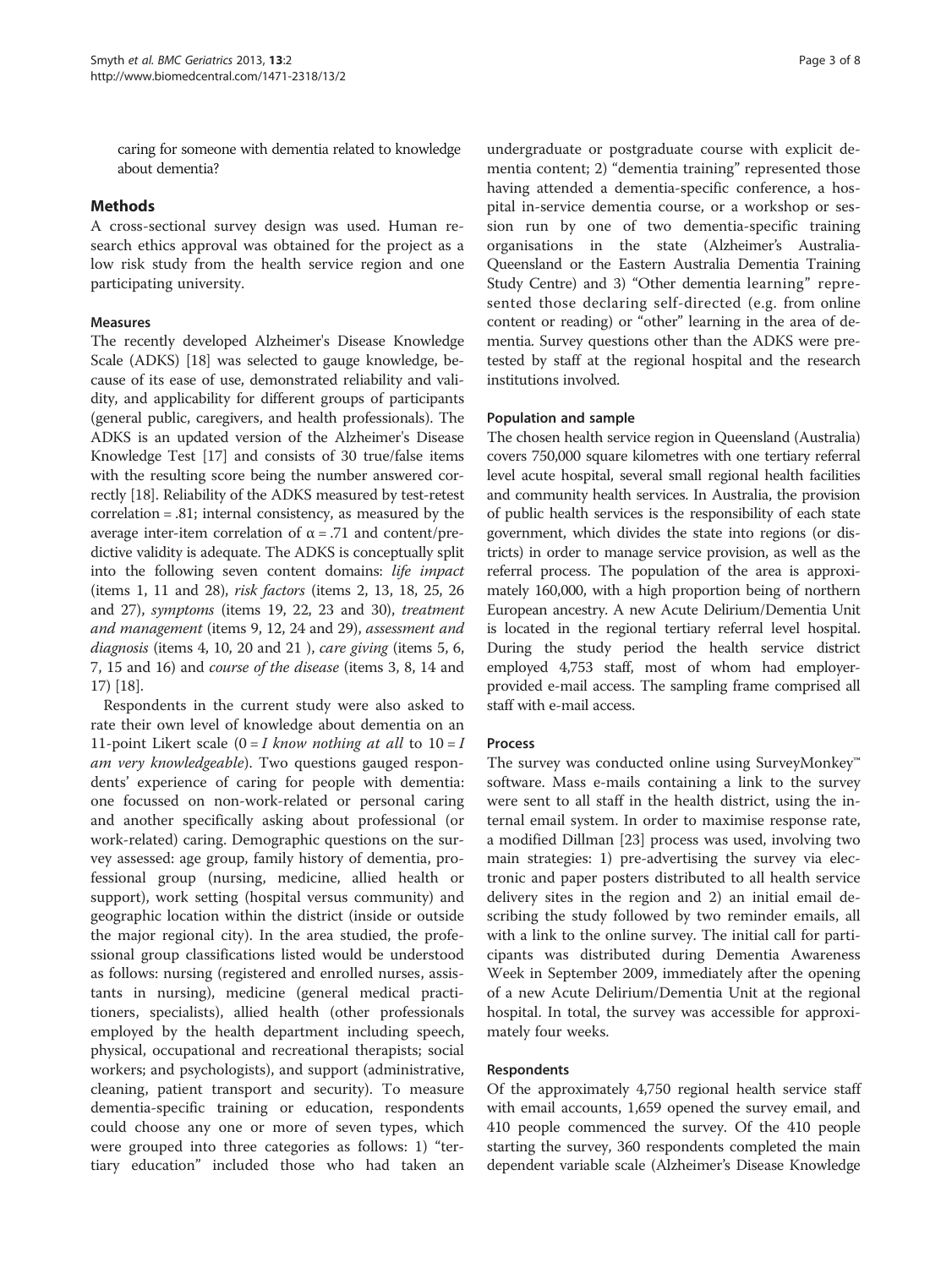Scale) and their responses comprised the final data set. This final sample represented a response rate of 21.7% (360/1659), with the denominator being the people who received the survey as defined by having opened the email.

# Data analysis

Data analysis was carried out using IBM SPSS Statistics 19™. Two tests were undertaken to check for potential biases in the sample achieved. The first was comparing the demographic characteristics of the respondents completing the ADKS with those not completing it. Because no statistically significant differences were found, no corrections were made. The second potential bias was whether the sample accurately represented the population of all regional health service staff. When the demographic characteristics of the respondents were compared to those of the population (data privileged), several statistically significant differences were found (at the .05 level). The sample of respondents contained relatively more females, fewer people under 30 years of age (and more people over 50 years old), and more allied health staff (and fewer medical staff) than the population. Because of these differences, a population weighting procedure was employed to adjust for resulting biases in the results. Weights were computed to conform to the marginal percentages of the gender, age, and professional group distributions in the population simultaneously, using an iterative, raking procedure [\[24](#page-7-0)]. Weighted and unweighted results were compared; given that significant differences were found, weighted results are shown in all tables.

Descriptive statistics for all potential independent variables (weighted mean for self-knowledge and weighted percentages for all others) were calculated. The status of each independent variable as a predictor was evaluated at the bivariate level through comparing means on the ADKS measure with ANOVA tests. Linear regression analysis was used to determine the independent impact of these variables on ADKS score. Because of strong associations between the professional caring experience variable and the three education/training variables  $(\chi^2$  values all less than .001), a choice needed to be made as to which to include in the regression models in order to avoid the impact of multicollinearity. Because the primary substantive interest was in the potential effect of dementia-specific education and training, these variables were tested in the regression analyses (and the professional experience variable was not).

# Results

The respondents were diverse in terms of age, professional group, and work setting. Most respondents worked in the central regional city area and most were

female, as expected given the workforce in the health service district [[25](#page-7-0)]. Dementia had affected the personal lives of many of the respondents; approximately 40% reported having non-work-related (personal experience) caring for someone with dementia and 30% had a family history of dementia (Table [1](#page-4-0)). Additionally, 62% of the respondents had cared for someone with dementia in the workplace (professional experience). Many of the respondents reported some dementia-specific preparation in the form of university education (31%), training (21%) or other learning (41%) (Table [1](#page-4-0)).

The overall mean score of dementia knowledge as measured by the ADKS was  $23.6$  (SD = 3.26) out of 30 (79% correct). The following variables displayed a statistically significant relationship with ADKS score: age, professional group, personal caring experience, professional caring experience, tertiary education, dementia training, and other dementia learning. In terms of specific categories of respondents for the multi-category variables, those less than 30 years old and those in the medical professional group scored best on the ADKS, while support staff displayed significantly lower scores.

In rating their own knowledge of dementia on the 11-point scale, health district employees reported on average a moderate knowledge of dementia (mean = 5.2, SD = 2.23; Table [1](#page-4-0)). Respondents who rated themselves as having more knowledge of dementia tended to score significantly higher on the ADKS ( $r = .37$ ,  $p < .001$ ).

As shown in Table [2,](#page-5-0) respondents' scores (in terms of percent correct out of total possible) on most of the seven domains within the ADKS were similar and in the range 80–87 percent. Two domains stood out as having lower scores—risk factors (percent correct = 65%) and course of the disease (75%). These two domains contained the most medically oriented questions, such as those about what factors predispose people to developing dementia and how long the course of the disease typically lasts. Professional group was related to the knowledge of dementia in specific content domains, with the relationship being statistically significant in five of the seven content domains. Respondents with medical training scored particularly high in the risk factors domain compared to the other three groups, while scores for support staff were the lowest among all groups across all domains.

A linear regression analysis predicting ADKS score including all demographic variables yielded the parsimonious result (in which only significant predictors are included) shown in Model 1 of Table [3](#page-5-0). Being the largest category and in the absence of a substantive reason for choosing among professional groups, nursing was used as the omitted category in the regression. Age and professional group were independent predictors, with those less than 30 scoring about 1 point higher, those in the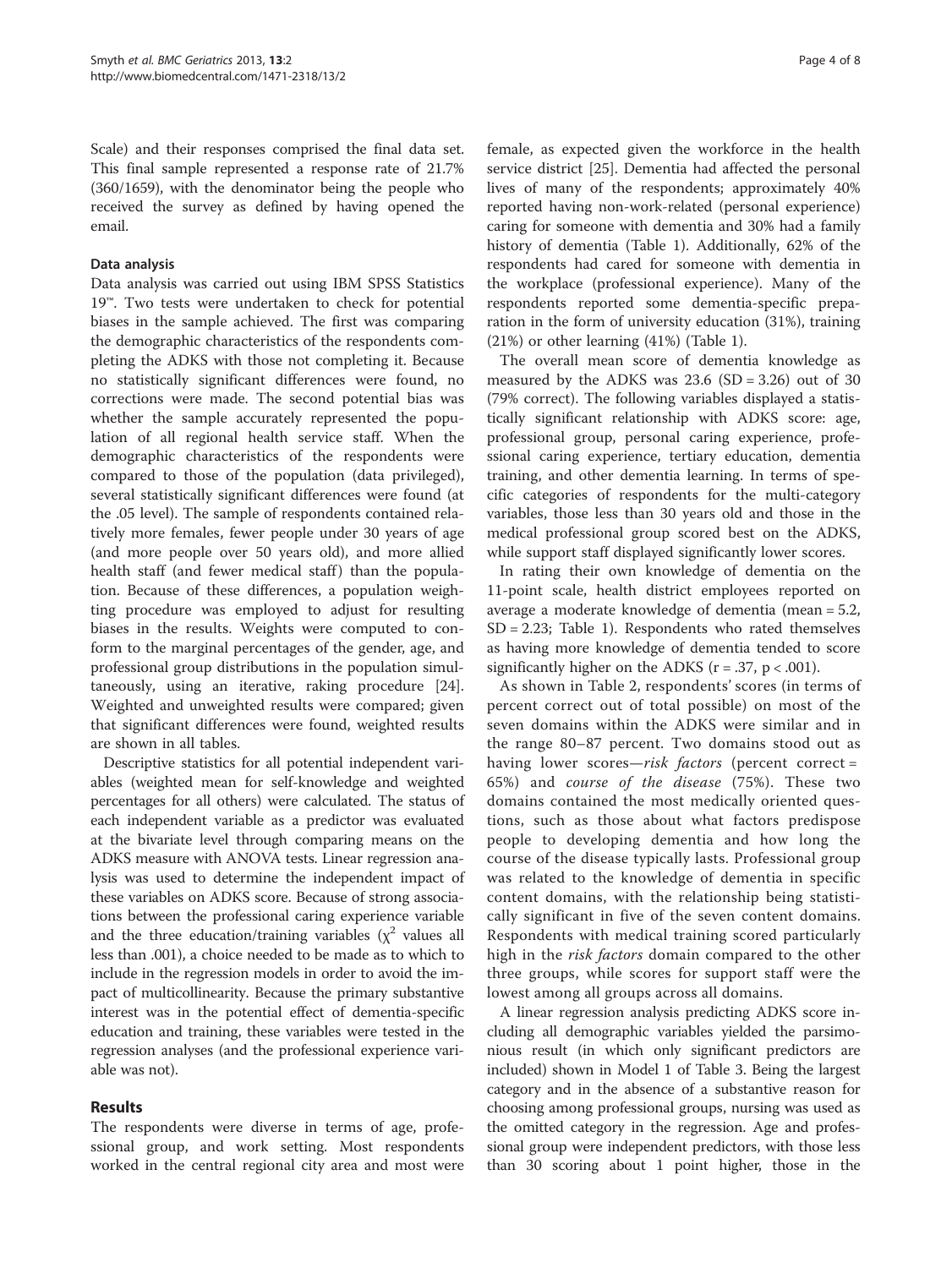| <b>Background characteristics</b>       | Unweighted                | <b>ADKS</b>   | F          | df    | Significance |  |
|-----------------------------------------|---------------------------|---------------|------------|-------|--------------|--|
|                                         | number<br>(Weighted<br>%) | Mean (SD)     |            |       |              |  |
| Demographics                            |                           |               |            |       |              |  |
| Gender $(n = 356)$                      |                           |               |            |       |              |  |
| Male                                    | 55 (21.5)                 | 23.53 (3.30)  | 0.03       | 1,353 | .854         |  |
| Female                                  | 301 (78.5)                | 23.61 (3.21)  |            |       |              |  |
| Age                                     |                           |               |            |       |              |  |
| <30 years                               | 41 (17.3)                 | 24.67 (2.85)  | 5.01       | 2,356 | .007         |  |
| 30-50 years                             | 185 (51.7)                | 23.49 (3.22)  |            |       |              |  |
| >50 years                               | 134 (31.0)                | 23.07 (3.43)  |            |       |              |  |
| <b>Professional Group</b>               |                           |               |            |       |              |  |
| Nursing                                 | 169 (46.2)                | 23.90 (2.84)  | 17.32      | 3,355 | < .001       |  |
| Medicine                                | 11(10.3)                  | 26.0 8 (1.80) |            |       |              |  |
| Allied Health                           | 81 (11.8)                 | 23.87 (3.69)  |            |       |              |  |
| Support                                 | 99 (31.7)                 | 22.14 (3.41)  |            |       |              |  |
| Work setting $(n = 355)$                |                           |               |            |       |              |  |
| Community                               | 100 (24.6)                | 24.02 (3.44)  | 2.42       | 1,353 | .121         |  |
| Hospital                                | 255 (74.2)                | 23.40 (3.18)  |            |       |              |  |
| <b>Geographic Location</b>              |                           |               |            |       |              |  |
| Urban Centre                            | 311 (87.6)                | 23.56 (3.26)  | 0.000      | 1,357 | .986         |  |
| Rural Area                              | 49 (12.4)                 | 23.56 (3.00)  |            |       |              |  |
| <b>Experience and education</b>         |                           |               |            |       |              |  |
| Family history of dementia $(n = 359)$  |                           |               |            |       |              |  |
| Yes                                     | 106 (29.4)                | 23.91 (3.26)  | 1.94       | 1,357 | .165         |  |
| No                                      | 253 (70.6)                | 23.43 (3.26)  |            |       |              |  |
| Personal caring experience              |                           |               |            |       |              |  |
| Yes                                     | 149 (41.4)                | 23.88 (3.23)  | 3.89       | 1,358 | .049         |  |
| No                                      | 211 (58.6)                | 23.34 (3.28)  |            |       |              |  |
| Professional caring experience          |                           |               |            |       |              |  |
| Yes                                     | 222 (62.2)                | 24.38 (2.97)  | 40.85      | 1,358 | < .001       |  |
| <b>No</b>                               | 138 (37.8)                | 22.22 (3.41)  |            |       |              |  |
| <b>Tertiary Education</b>               |                           |               |            |       |              |  |
| Yes                                     | 92 (31.0)                 | 24.72 (3.09)  | 21.58      | 1,358 | < 0.001      |  |
| No                                      | 268 (69.0)                | 23.04 (3.21)  |            |       |              |  |
| Dementia training                       |                           |               |            |       |              |  |
| Yes                                     | 87 (20.7)                 | 24.32 (3.10)  | 5.06       | 1,358 | .025         |  |
| No                                      | 273 (79.3)                | 23.37 (3.28)  |            |       |              |  |
| Other dementia learning                 |                           |               |            |       |              |  |
| Yes                                     | 152 (41.4)                | 24.06 (2.95)  | 5.93       | 1,358 | .015         |  |
| No                                      | 208 (58.6)                | 23.21 (3.43)  |            |       |              |  |
| Self rated dementia knowledge (n = 325) |                           | 5.15 (2.23)   | $r = .367$ |       | < 0.001      |  |

# <span id="page-4-0"></span>Table 1 Background characteristics and their relationship to dementia knowledge (N = 360)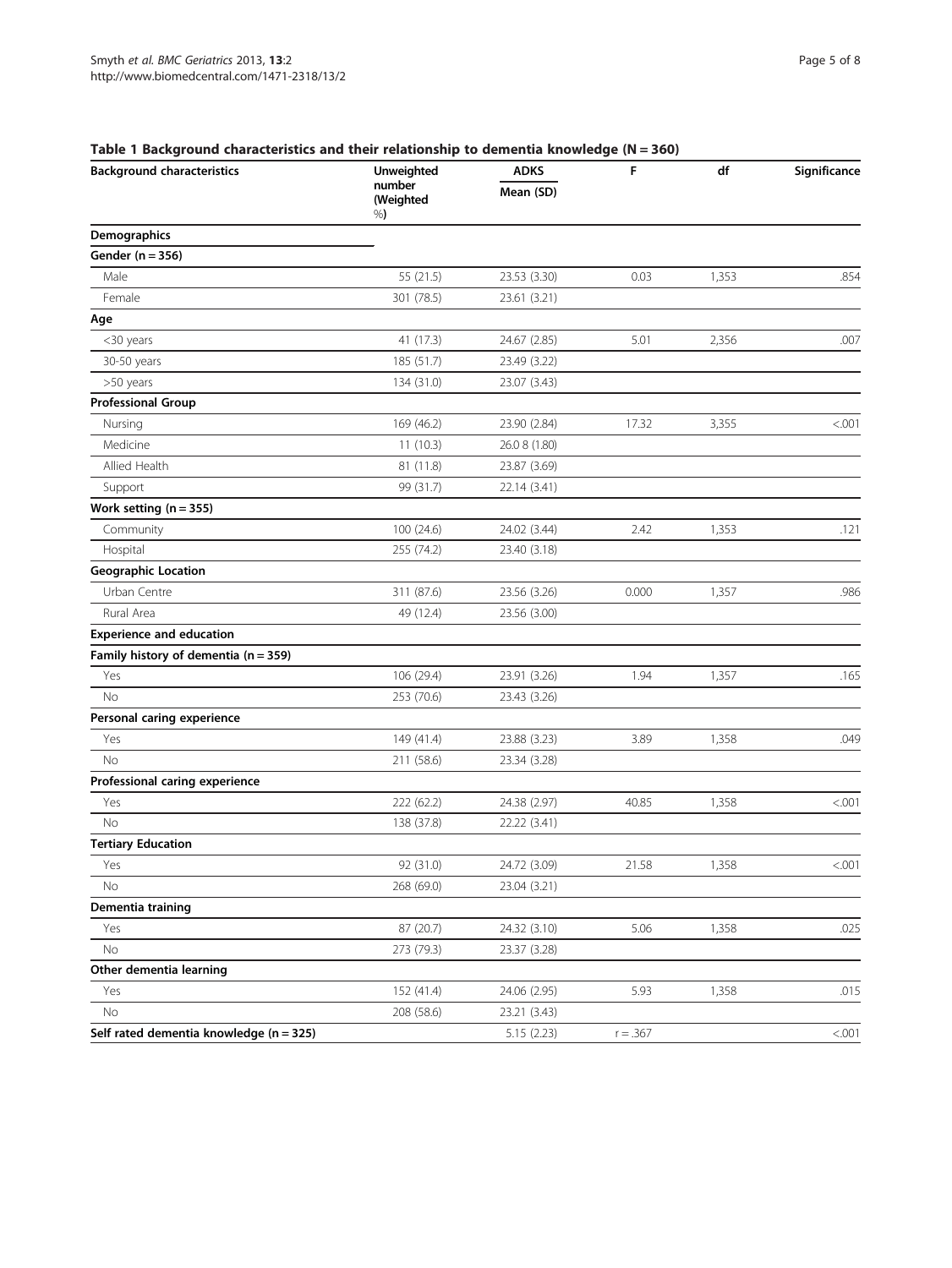|                             |         |             |           | Professional group |                |                      |             |       |       |         |
|-----------------------------|---------|-------------|-----------|--------------------|----------------|----------------------|-------------|-------|-------|---------|
|                             |         |             |           | <b>Nursing</b>     | <b>Medical</b> | <b>Allied health</b> | Support     |       |       |         |
| Domain                      | # items | Mean/SD     | % Correct | Mean/SD            | Mean/SD        | Mean/SD              | Mean/SD     | F     | DF    | Sig     |
| Life Impact                 | 3       | 2.60(0.58)  | 87%       | 2.63(0.57)         | 2.93(0.25)     | 2.62(0.52)           | 2.44(0.63)  | 7.79  | 3,355 | < 0.001 |
| <b>Risk Factors</b>         | 6       | 3.90 (1.22) | 65%       | 3.92(1.14)         | 4.81<br>(1.19) | 3.87 (1.08)          | 3.58 (1.24) | 10.24 | 3,355 | < 0.001 |
| Symptoms                    | 4       | 3.18 (0.88) | 80%       | 3.20(0.85)         | 3.65(0.49)     | 3.12(0.94)           | 3.01(0.94)  | 5.12  | 3,355 | 0.002   |
| <b>Treatment management</b> | 4       | 3.42(0.74)  | 86%       | 3.45(0.72)         | 3.53(0.51)     | 3.47(0.82)           | 3.30(0.81)  | .30   | 3,355 | 0.275   |
| Assessment                  | 4       | 3.42 (0.78) | 86%       | 3.49(0.76)         | 3.75(0.61)     | 3.49(0.72)           | 3.17(0.82)  | 6.89  | 3,355 | < 0.001 |
| Care giving                 | 5       | 4.05(0.90)  | 81%       | 4.16(0.84)         | 4.16(0.76)     | 4.25(0.89)           | 3.79 (0.97) | 5.07  | 3,355 | 0.002   |
| Course of the disease       | 4       | 3.00 (0.91) | 75%       | 3.05 (0.87)        | 3.26(0.77)     | 3.05(0.90)           | 2.84(1.00)  | 2.33  | 3,355 | 0.075   |

#### <span id="page-5-0"></span>Table 2 ADKS content domains and professional group

medicine group scoring 1.8 points higher and those in the support group 1.8 point lower on the ADKS (other things equal). This model explained about 12% of the variance in ADKS score. For the second model, personal caring experience and the three education/training variables were added with only personal experience and dementiaspecific training emerging as additional significant predictors of ADKS (Model 2, Table 3). Those with personal experience caring for someone with dementia had a predicted 0.7 point higher score on the ADKS compared with those without experience, and those who had undergone formal dementia-specific training showed a predicted 0.8 point higher score than those without such training. Professional group remained an independently significant predictor, while age was no longer important in this model.

## **Discussion**

The findings from this diverse group of health district staff show a generally moderate level (average of 79% correct)

of dementia knowledge. As expected, those in professions with direct patient contact (medical, nursing and allied health) showed higher levels of knowledge than those in a supportive role (administrative, housekeeping, security and transport staff). There were, however, deficits across almost all respondents in specific areas of the assessment, namely in the domains risk factors and course of the disease. In terms of overall results on the chosen measure of dementia knowledge, these results closely resembled the results from the original study [\[18,19](#page-7-0)]. The mean score on the ADKS in the current sample of health district staff  $(M = 23.6)$  was similar to that for dementia caregivers  $(M = 22.7)$  and older adults  $(M = 24.1)$  in the original study. In addition, the current study confirmed positive correlations between self-assessed knowledge of dementia and having attended a dementia-specific educational session with ADKS score observed in the original study [[19](#page-7-0)].

This study may be limited by the fact that respondents were a self-selected group and it is possible that those who tended to respond were those with an interest in,

#### Table 3 Regression models predicting knowledge of dementia

|                            |                | Model 1 |         | Model 2         |         |        |  |
|----------------------------|----------------|---------|---------|-----------------|---------|--------|--|
| <b>Variables</b>           | b(SE)          | t       | sig     | b(SE)           | t       | sig    |  |
| Constant                   | 23.62 (.330)   | 71.51   | < 0.001 | 23.39 (.293)    | 79.95   | < .001 |  |
| Age                        |                |         |         |                 |         |        |  |
| Less than 30               | 1.03(.511)     | 2.02    | .044    |                 |         |        |  |
| $30 - 50$                  | .341 (.366)    | 0.93    | .352    |                 |         |        |  |
| More than 50 (omitted)     |                |         |         |                 |         |        |  |
| <b>Professional Group</b>  |                |         |         |                 |         |        |  |
| Nursing (omitted)          |                |         |         |                 |         |        |  |
| Medical                    | $1.81$ (.591)  | 3.07    | .002    | 2.38 (.558)     | 4.27    | < .001 |  |
| Allied health              | $-0.18$ (.531) | $-0.34$ | .732    | $-.075(.521)$   | $-0.14$ | .886   |  |
| Support                    | $-1.81$ (.372) | $-4.86$ | < .001  | $-1.64$ (.377)  | $-4.35$ | < .001 |  |
| Personal caring experience |                |         |         | $0.69$ $(.325)$ | 2.12    | .035   |  |
| Dementia training          |                |         |         | $0.84$ $(.422)$ | 2.07    | .039   |  |
| Adjusted $R^2$             | 0.125          |         |         | 0.136           |         |        |  |
| N                          | 359            |         |         | 359             |         |        |  |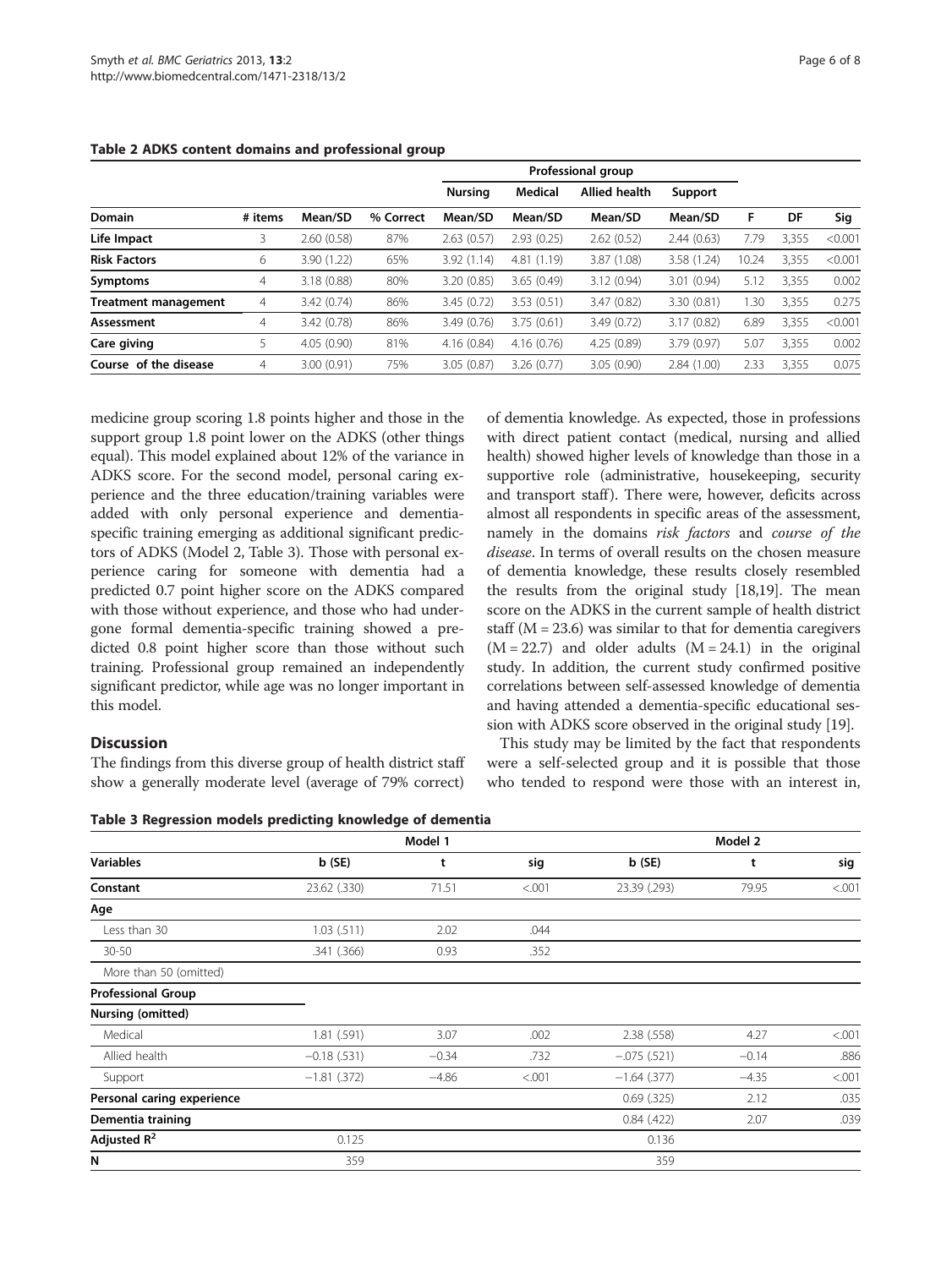or knowledge about, dementia. The ADKS is focused on knowledge of Alzheimer's disease specifically and therefore does not evaluate knowledge of the other dementias. Furthermore, there was a considerable amount of variance in knowledge of dementia which cannot be explained by either the demographic characteristics or experience caring for, or learning specifically about caring for, people with dementia. However, the variance explained in this study (14%) is notably higher than the percent (8%) in the one other study found predicting ADKS with demographic and professional characteristics [[20\]](#page-7-0). Because the current study was conducted in only one health service region in Australia, it is difficult to know how closely the sample reflects the wider community, both in Australia and elsewhere.

# Conclusions

The significance of these results can be placed in the context of which elements might be under the control of health departments. One of the important factors shown by this research to predict knowledge of dementia, personal experience caring for someone with dementia, is not externally modifiable. However, two aspects of these results are significant to potentially improving the publicly provided health care of people with dementia: 1) highlighting which specific areas of dementia knowledge are often lacking and 2) demonstrating that having dementia-specific training and/or education is associated with greater general dementia knowledge, independent of demographic and personal experience. Understanding the risk factors for and course of Alzheimer's disease (both lacking in the current sample) is generally considered core knowledge underpinning quality dementia care. Knowledge of risk factors is also important from the perspective of general population health and staff members' personal health behaviours and risk profiles. On the other hand, one of the strongest independent predictors of dementia knowledge, education or training in the area, can be controlled by employers and encouraged in health degree programs.

Dementia education has been identified as a means of improving dementia knowledge especially for health professionals [[9\]](#page-7-0). In recent studies, several dementia education programs and resources were tested for their effectiveness to improve knowledge of dementia. These included: an information video and written information developed by Alzheimer's Australia [\[22\]](#page-7-0); a pamphlet developed by Alzheimer's Australia ('Mind Your Mind') [[6\]](#page-7-0); a one hour lecture covering the information tested in the knowledge of dementia measure [\[11](#page-7-0)]; a six hour course covering the physiology of dementia, common behaviours seen in dementia and management of behaviours such as wandering, confusion and communication difficulties [[12\]](#page-7-0); and education on dementia integrated within an overall demonstration program to improve dementia care and management [[13](#page-7-0)]. With the exception of the one hour lecture [\[11](#page-7-0)], all the education programs and resources studied were found to improve knowledge of dementia when assessed using the various tools available. In particular, Foreman and Gardner (2005) found that the education and training program improved attitudes towards caring for people with dementia as well as general knowledge of dementia among health care staff [[13\]](#page-7-0). In confirming the link between dementia-specific training and knowledge of dementia, this study adds to the existing literature and has implications for both care and policy regarding acute and community care of people with dementia. Consequently, if we are to truly support quality dementia care, then one goal for health services could be to achieve a high proportion of staff who have undergone dementia-specific education. This may require that health service regions include dementia education as a mandatory component of both employment criteria and staff development programs for staff working and caring for older people. Any such education or training would need to target all staff who would potentially have contact with patients with dementia. Support staff cannot normally be expected to have had the health background or opportunity to learn specifically about this vulnerable population and their unique needs. The projected growth in numbers of older people with dementia in acute settings suggests that staff from all levels will come into contact with this group at some stage; therefore appropriate education and training will help in the delivery of quality dementia care.

It needs to be noted that knowledge alone does not necessarily translate into change in care [[26](#page-7-0)]. Conversely, high quality care is not solely dependent on broad education about dementia; but our results suggest that dementia-specific education could be an important contributor to change. Staff involved in direct patient care will need a comprehensive extended education program, with information about degrees of severity of dementia and which provides participants with specific skill sets to enable the delivery of high quality care of these patients in an acute setting. One possible area in need of further research is to examine the specific types or elements of dementia education or training that are associated with better attitudes towards, and confidence with, the care of patients with dementia. One possible study would be a pre- and post-design to evaluate changes in knowledge of dementia, and attitudes towards caring for people with dementia, among health professionals who receive an educational intervention.

#### Competing interests

The authors declare that they have no competing interests.